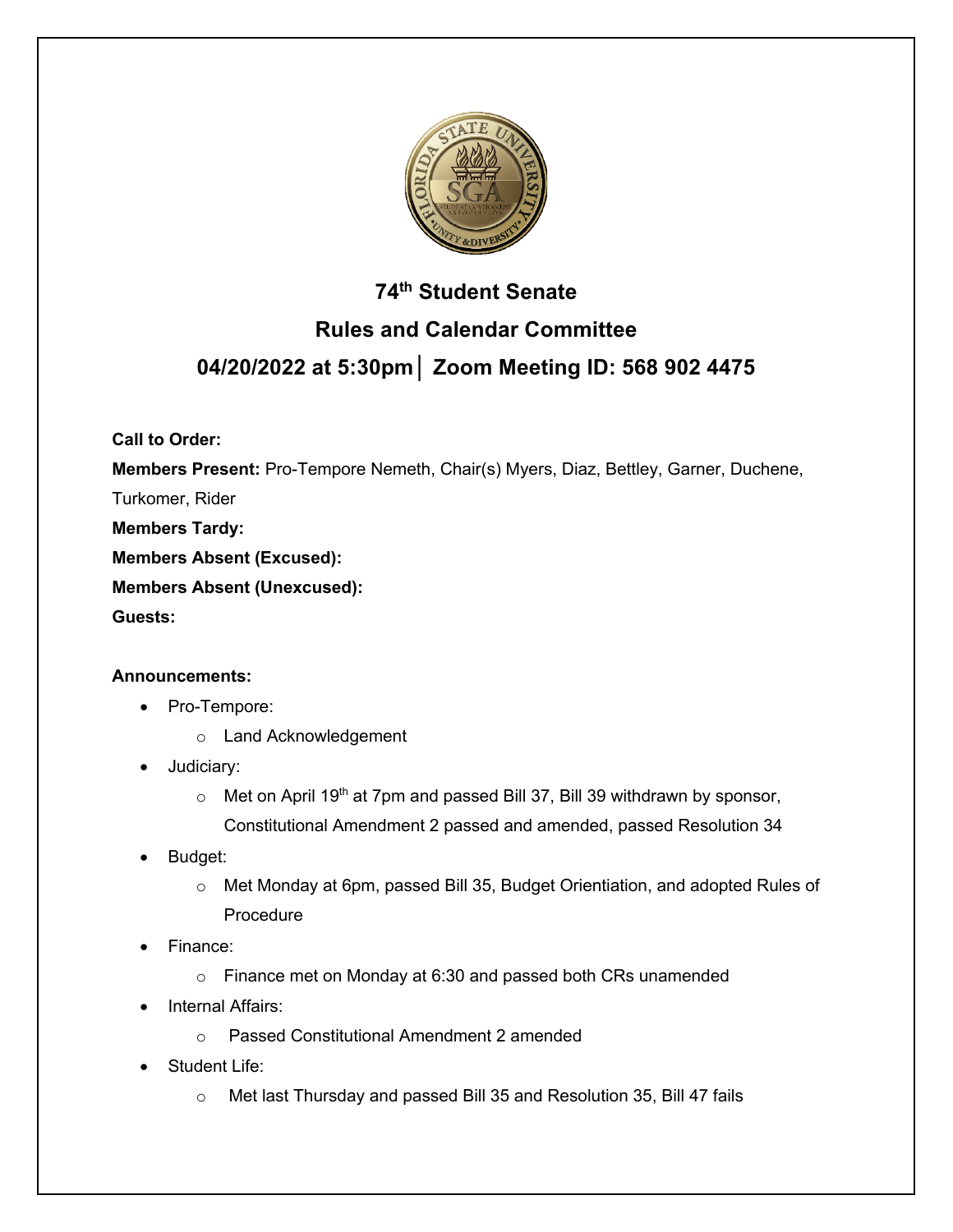- PAC:
	- o Met Monday at 4pm and heard Student PIRGs
- RTAC:
	- o Consent Resolution 20

#### **Committee Business:**

- Resolution 29 Sponsored by Senator Diaz (P) Stewart, Russell, Roy, Barrett, Pfeuffer-Ferguson(Co): Amending Rule 12 of the Senate Rules of Procedure to discourage Senators from indicating or implying that individuals or entities support or oppose legislation without their explicit consent.
- Resolution 34 Sponsored by Senator Wang (P): Rule change outlining the process of voting on additional absences once a Senator is unsuspended in an impeachment hearing held by the Judiciary Committee.

#### **Old Business:**

• None

### **New Business:**

- Resolution 29 Sponsored by Senator Diaz (P) Stewart, Russell, Roy, Barrett, Pfeuffer-Ferguson(Co):
	- o Opening Statement:
		- Chair Diaz: This resolution adds a rule to a senate that says people cannot imply or indicate that somebody supports or opposes any piece of legislation without prior explicit consent. Because it's a change to the rules, anyone could make a Point of Order if they feel that something said is inaccurate. Senate President could ask for evidence to determine if the statement is out of order. I'm open to any questions or potential amendments.
	- o Technical Non-Debatable Questions:
		- Chair Bettley: Would the explicit consent be written or verbal?
		- § Chair Diaz: Written
		- § **Chair Myers moves to enter round-table; Chair Rider seconds**
	- o Round-Table Discussion: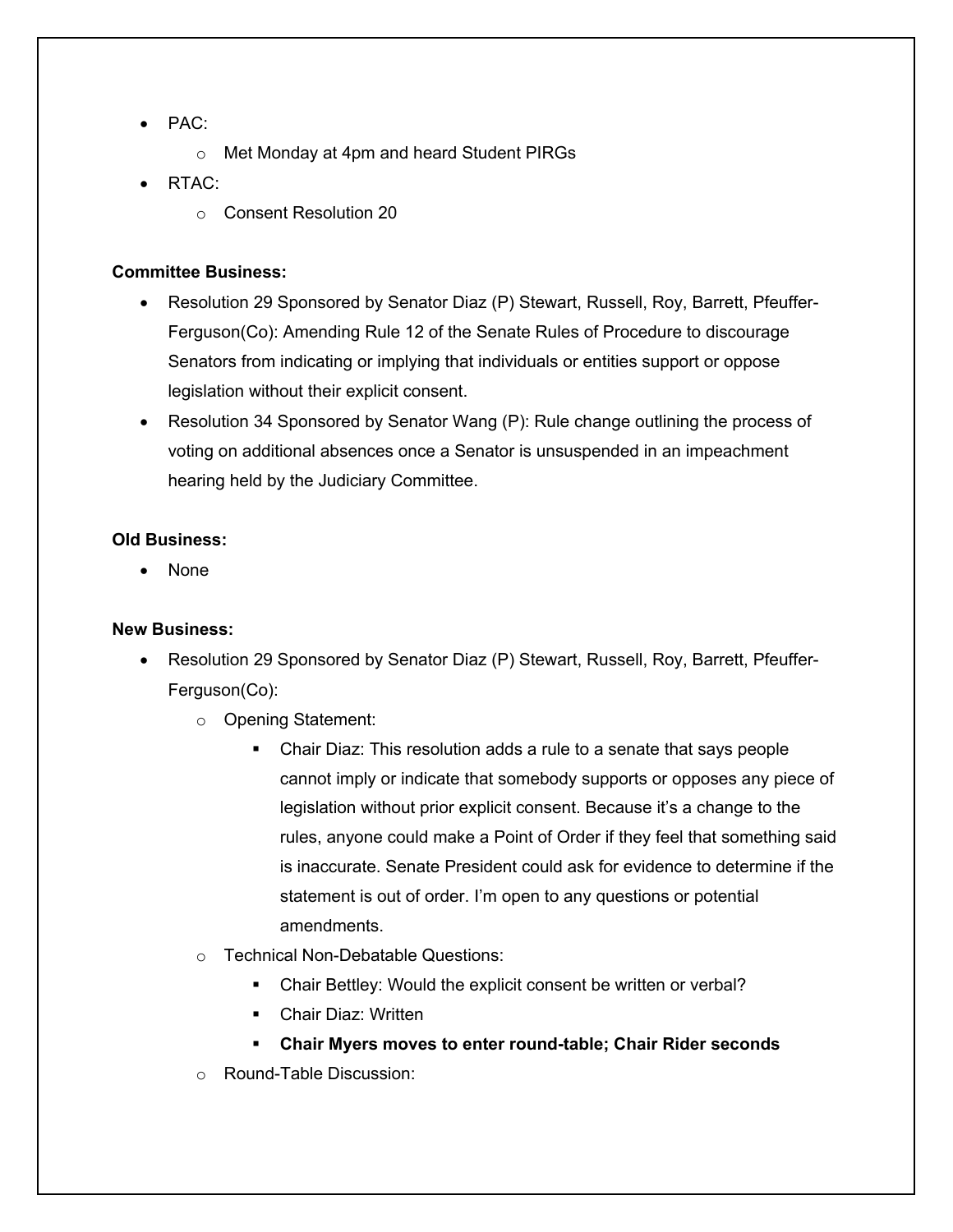- § POI Chair DuChêne: Will there be a Point of Order anytime a person is mentioned?
- Chair Diaz: People can be mentioned when talking about a piece of legislation, but a Senator cannot say if that person or entitiy supports the legislation without explicit consent.
- § POI Chair DuChêne: So if I say that I spoke to someone and they support it, but I have receipts that show their explicit consent, will I still be Point of Ordered? And where is the line between consulting with and supporting?
- Chair Diaz: I do not suspect that this will be used often, unless a Senator knows that a statement is not true.
- POI Chair DuChêne: What is the line that makes it out of order?
- § Chair Diaz: You have to indicate or imply that a person supports it.
- POI Chair Bettley: Could we not already just do a Point of Clarification to fix this problem?
- § Chair Diaz: Correct, but I still think it should be written into the rules.
- POI Chair Bettley: If someone is speaking about their legislation and explicates another person's position, and the position is current will they still be Point of Ordered?
- § Chair Diaz: No, because this is only intented to be used when rules are being broken.
- Chair Myers: I do not dislike the intentions of this bill, but the way that its written leaves room for this to be used arbitrarily. I would like to amend it to make it clearer, and I would also like to see some rephrasing so that it cannot be used so arbitrarily.
- § POI Chair DuChêne: Would you be friendly to amending it so that mentioning collaboration will not be considered out of order? And does this still align with the intentions of the bill because someone may be mentioned, but they may also hate it.
- Chair Diaz: I understand your concerns, but I think that the wording could be adapted if you want to introduce an amendment.
- Chair Bettley: I have some concerns about how this will be used, and how often it Point of Order will be used. Especially within Budget, money is moved around a lot and you have to speak with people to do so. I am worried that Points of Order will be mishandled.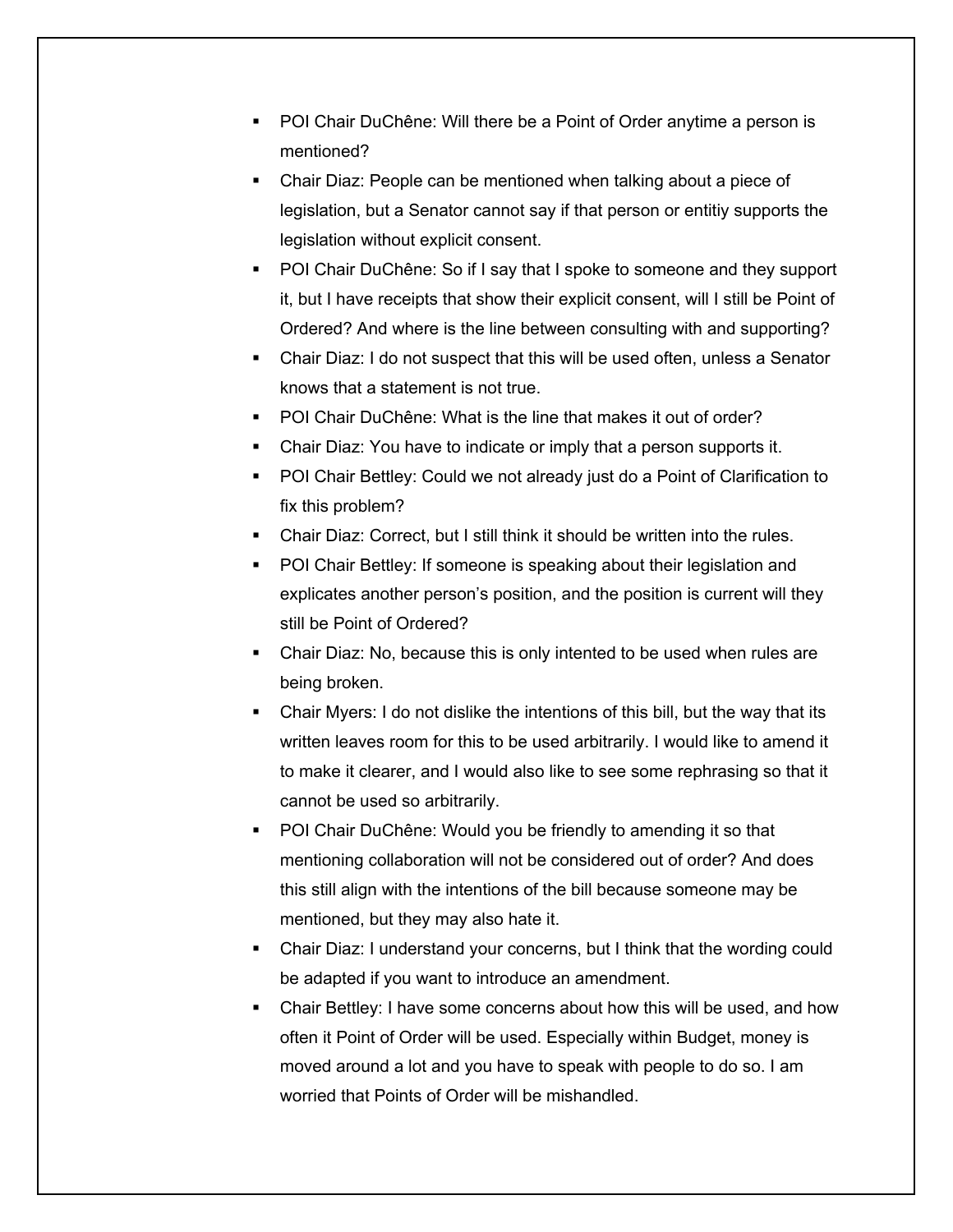- § POI Chair DuChêne: Regarding the vagueness of the wording, especially when senators are talking about something that they are doing with support from their constituents in their colleges, would this be out of order?
- Chair Diaz: I do not think so, because the entire college is not the entity.
- § POI Chair Bettley: Is the word entity not up to interpretation?
- Chair Diaz: Yes, but this regards a particular group or a specific person.
- POI Chair Garner: Is there any current rule that deals with misreprentation on the senate floor?
- § Pro-Tempore Nemeth: Not in our rules, maybe in our Code of Conduct.
- § Chair Myers: I am worried that this is written vaguely and possible amendements may cancel eachother out. I am struggling to find an amendment that aligns with the inentions of this bill.
- § POI Chair Turkomer: Is there a definition of the word entity?
- § Pro-Tempore Nemeth: I do not believe there is a definition, it is up for interpretation.
- Chair Garner: To me, the purpose of this is to persuade senators away from lying on the senate floor. I think there may be better solutions.
- § POC Chair Bettley: There are certain entities outlined in statutes.
- § Chair Turkomer: If this is to pass, there needs to be amendments to ensure that there are definitions to limit confusions.
- § **Chair DuChêne moves to call to question; Chair Bettley seconds**
- o Closing:
	- § I appreciate all of the debate, and I hope that we can work on a bill in the future that addresses all of these concerns but still fixes the issues at hand. Thank you all for your time.
- o Vote:
	- $\blacksquare$  Yes: 0
	- § No: 6 Myers, Bettley, Garner, DuChêne, Turkomer, Rider
	- § Abstain: 1 Diaz
	- § **RESULT: RESOLUTION 29 DOES NOT PASS**
- Resolution 34 Sponsored by Senator Wang and DuChêne(P):
	- o Opening Statement: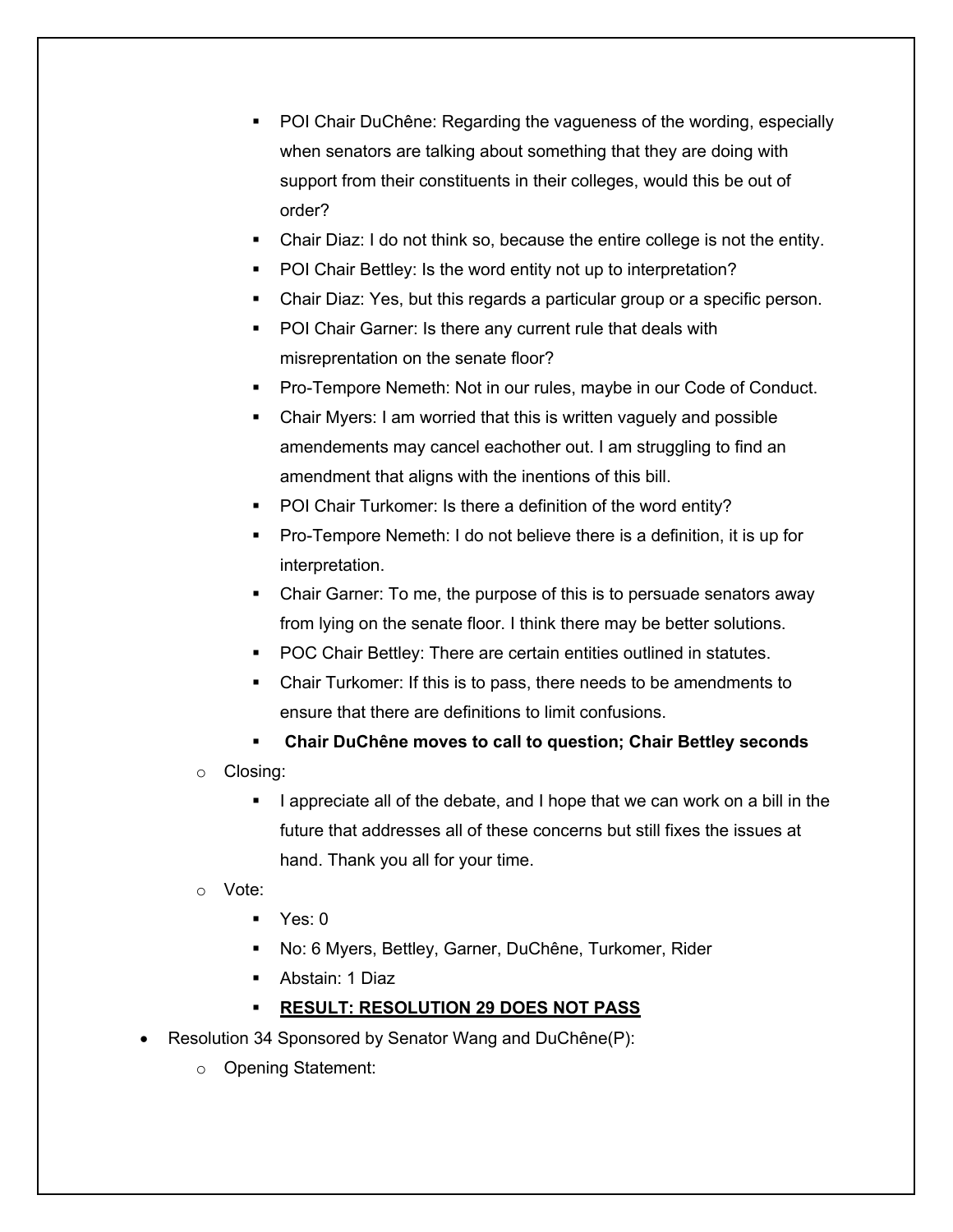- § When we forward someone for suspension, it is unclear how to determine how many more absesnces they get. This allows Rules to figure out the number of absences.
- o Technical Non-Debatable Questions:

## § **Chair Myers moves to enter round-table; Chair Bettley seconds**

- o Round-Table Discussion:
	- Chair Myers: This happened in Judiciary, and a lot of Senators did not want to forward someone to impeachment because they did not know if they would get all of their absences back. We ended up tabling a senator's impeachment because we were unsure of the rules, and this outlines a process and puts into statutes what works.
	- POI Chair Diaz: This is for people that have accumulated a lot of absences, and this bill sends them back to Rules?
	- § Chair DuChêne: Correct, but Judiciary still handles impeachment, Rules just determines how many additional absences they get.
	- POC Chair Myers: This is focused on suspensions due to absences and forwarding for impeachment because of those absences. If Judiciary decides not to impeach a senator, they will go back to Rules where the committee would vote on how many more absences they are allowed.
	- Chair Diaz: I am in support, I am always in favor of clarifying the rules.
	- POI Chair Turkomer: What is the current procedure?
	- Chair Myers: There is no current formal process, so they would regain all of their absences back.
	- § **Chair Garner moves to call to question; Myers seconds**
- o Closing:
	- Sponsor waives
- o Vote:
	- § Yes: 7 Myers, Diaz, Bettley, Garner, DuChêne, Rider, Turkomer
	- $\blacksquare$  No: 0
	- § Abstain: 0
	- § **RESULT: RESOLUTION 34 DOES PASS**

### **Unfinished Business:**

• None

### **Closing Announcements:**

- Nemeth:
	- $\circ$  Great first meeting! Send me your gmails in the groupme. Everyone is expected to participate in the rotation of taking minutes. In the Fall, I'm going to try and meet in person some weeks and I want to work a lot more with you guys to expand our outreach.